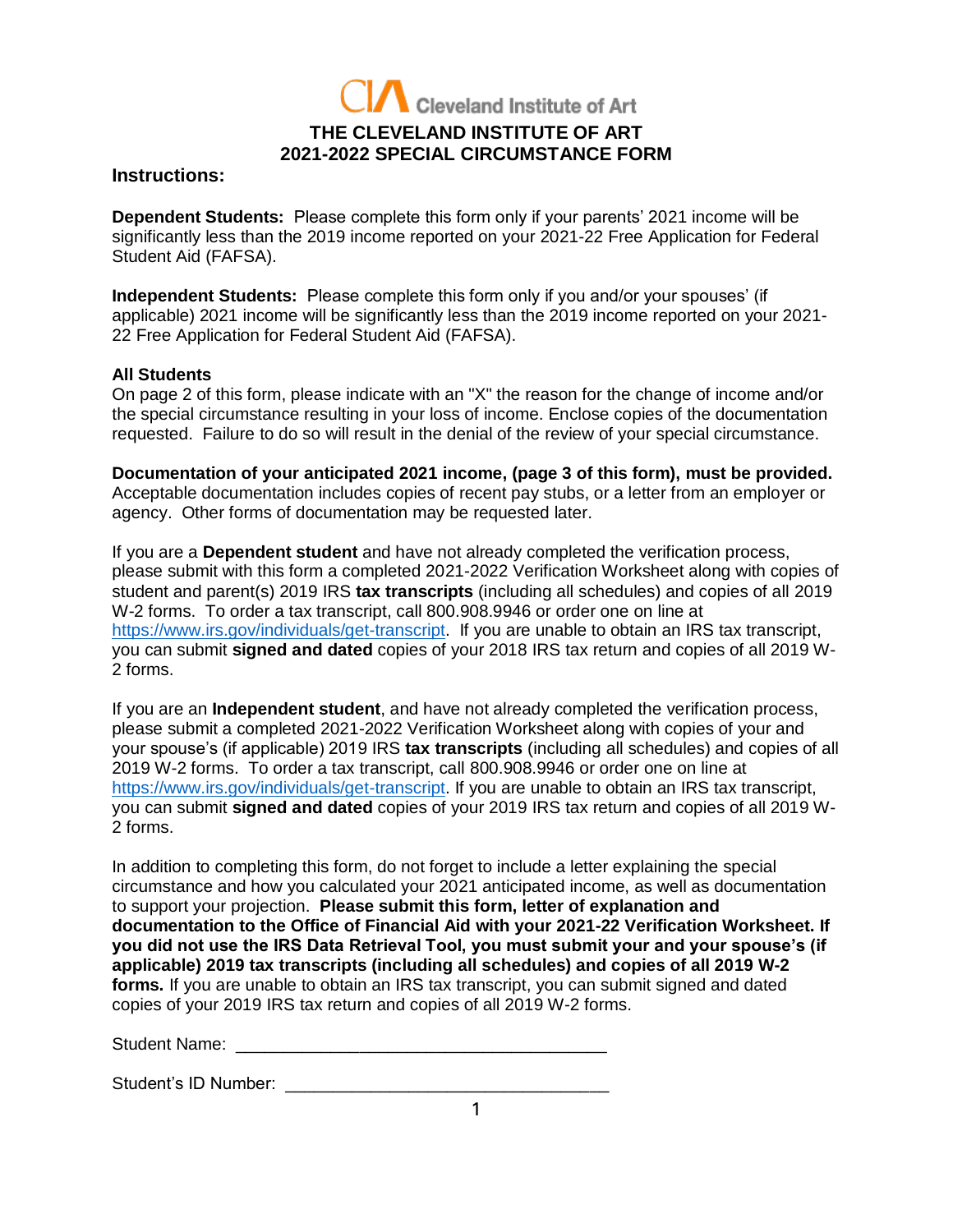#### **Please indicate with an "X" the reason for your change of income. Mark all that apply.**

- **Loss of income from work.** Action resulting in the loss of income **must have occurred at least 10 weeks prior to submitting this form.**
	- **Layoff.** Provide a letter from employer stating effective date and anticipated return.
	- **Plant Closing.** Provide a letter from employer stating effective date.
	- **Termination.** Provide a letter from employer stating effective date. If this is not available, provide documentation from local unemployment office.
	- **Retirement**. Provide a letter from your employer stating the effective date of your retirement.

\_\_\_\_\_\_\_\_\_\_\_\_\_\_\_\_\_\_\_\_\_\_\_\_\_\_\_\_\_\_\_\_\_\_\_\_\_\_\_\_\_\_\_\_\_\_\_\_\_\_\_\_\_\_\_\_\_\_\_\_\_\_\_

- **Reduced Commission/Overtime.** Provide a letter from your employer stating the reason, effective date, and anticipated difference in annual 2020 income compared to the annual income for 2018.
- **Other.** Please specify and provide appropriate documentation:

**Loss of taxable income.**

- **Alimony.** Provide court document(s) stating termination date of benefit.
- **Unemployment.** Provide a letter from the unemployment office stating termination date of benefit.
- **Other.** Please specify and provide appropriate documentation:

#### **Loss of untaxed income**

**Social Security.** Provide Social Security Administration notification of termination of benefit.

\_\_\_\_\_\_\_\_\_\_\_\_\_\_\_\_\_\_\_\_\_\_\_\_\_\_\_\_\_\_\_\_\_\_\_\_\_\_\_\_\_\_\_\_\_\_\_\_\_\_\_\_\_\_\_\_\_\_\_\_\_\_\_

**Child Support.** Provide a letter or court document stating termination date of benefit.

\_\_\_\_\_\_\_\_\_\_\_\_\_\_\_\_\_\_\_\_\_\_\_\_\_\_\_\_\_\_\_\_\_\_\_\_\_\_\_\_\_\_\_\_\_\_\_\_\_\_\_\_\_\_\_\_\_\_\_\_\_

- **Worker's Compensation.** Provide a letter from Bureau of Worker's Compensation stating termination date of benefit.
- **Other.** Please specify and provide appropriate documentation:
- **Disability:** Provide a letter from a doctor stating the disability date and prognosis for returning to work. Include a letter verifying monthly disability benefits from Social Security, Worker's Compensation, employer, or other agency.

 **Legal Separation or divorce after the 2021-22 Free Application for Federal Student Aid (FAFSA) was submitted.** Provide a copy of the divorce decree or separation agreement.

**Death of a parent or spouse.** Provide a copy of the death certificate.

#### **Other Unusual Expenses Paid.**

- **Medical and Dental Expenses.** Uninsured medical or dental expenses for the 2019 calendar year that are not covered by insurance and those expenses exceed 7.5% of your income reported on the 2021-22 FAFSA. Provide a copy of your parent's 2019 IRS tax return transcript (dependent students only). Provide a copy of your and your spouse's (if applicable) 2019 IRS tax return transcript.
- **Elementary and Secondary Education Paid.** Private school tuition paid for elementary, junior high and high school in the 2021 calendar year for dependents in your family. Provide a letter from the school stating amount you have paid for tuition in 2021 **(NOTE: This is the calendar year of 2021, which spans part of two academic years).**
- **Parent Attending College.** Tuition and fees for a parent or parents attending college at least half time (six credit hours) during the 2021-2022 academic year in a degree or certificate seeking program can be provided. If your parent will be reimbursed for the costs of attendance by his/her employer, you are not eligible for this special circumstance. *Proof of enrollment and payment for classes must be submitted with this form.*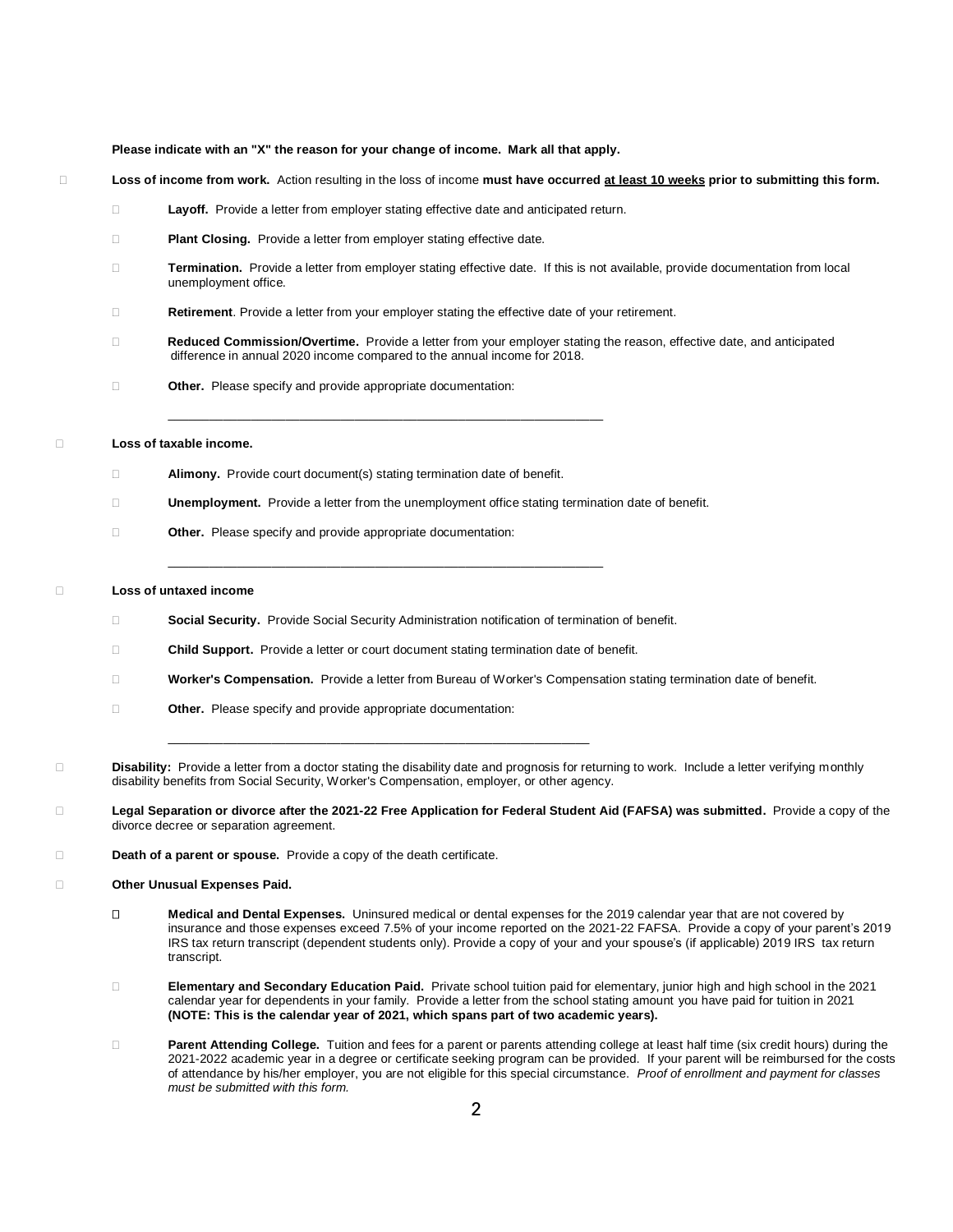# **HOUSEHOLD INFORMATION**

| Household Size ___________ | Number in College _______                |                            |
|----------------------------|------------------------------------------|----------------------------|
| Name                       | <b>Relation to Student</b><br><b>Age</b> | Name of College            |
| 1.                         | Self                                     | CLEVELAND INSTITUTE OF ART |
| 2.                         |                                          |                            |
| 3.                         |                                          |                            |
| 4.                         |                                          |                            |
| 5.                         |                                          |                            |
| 6.                         |                                          |                            |
| 7.                         |                                          |                            |
| $\overline{8}$ .           |                                          |                            |

### **PLEASE LIST ANTICIPATED INCOME FOR 2021 BELOW**

Enter the total yearly income that you, your spouse (if applicable), and/or your parent(s) expect to receive from **January 1, 2021 until December 31, 2021** from the sources indicated below. **If a question does not apply to you, write zero in the answer space.**

**If you (the student) submitted the 2021-22 Free Application for Federal Student Aid as a self-supporting, independent student, you and your spouse (if applicable) must complete the student/spouse information. If you are a dependent student, your parent(s) must complete the parent information and you must complete the student information below**.

| <b>Estimated 2021 Taxable Income:</b>                            |           | Parent(s) |            | Student/Spouse |
|------------------------------------------------------------------|-----------|-----------|------------|----------------|
| Wages, salaries, tips (including severance pay)                  | Father \$ |           | Student \$ |                |
|                                                                  | Mother \$ |           | Spouse \$  |                |
| Pensions and annuities                                           |           |           |            |                |
| Interest/dividend income/capital gains                           |           |           |            |                |
| Business or farm income:                                         |           |           |            |                |
| Alimony                                                          |           |           |            |                |
| Unemployment                                                     |           |           |            |                |
| Any other taxable income (deductible IRA distributions, refunds, |           |           |            |                |
|                                                                  |           |           |            |                |
| Total 2021 Taxable Income:                                       |           |           |            |                |
| <b>Estimated 2021 Untaxed Income:</b>                            |           |           |            |                |
| Social Security benefits received for all household members      |           |           |            |                |
| <b>Workers Compensation</b>                                      |           |           |            |                |
| Retirement or disability benefits:                               |           |           |            |                |
| Welfare benefits, ADC/AFDC (not snap/food stamps):               |           |           |            |                |
| Child support received for all children                          |           |           |            |                |
| Any other untaxed income and benefits (untaxed portions of       |           |           |            |                |
| pensions and IRA distributions, Housing, food and other expenses |           |           |            |                |
|                                                                  |           |           |            |                |